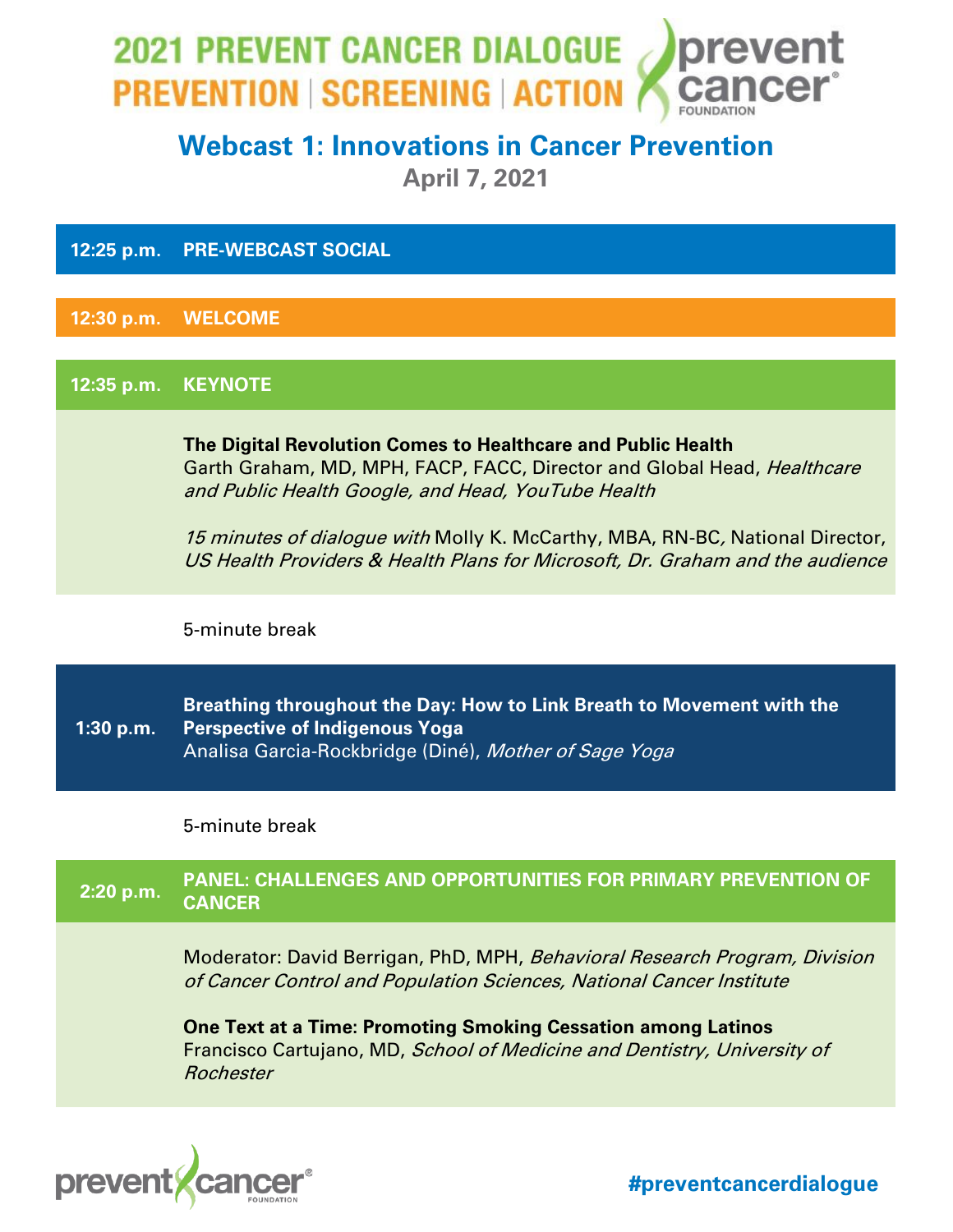**Cancer Prevention with Mobile Messaging: Applications in Melanoma and Tobacco**

Darren Mays, PhD, MPH, *The Ohio State University* 

**Following a Moving Target: Policy Issues in Addressing Emerging Tobacco Products** Minal Patel, PhD, MPH, Truth Initiative

15 minutes of moderated dialogue with panelists and participants

5-minute break

## **3:43 p.m. COMMUNITY-LEVEL PRESENTATIONS: CANCER PREVENTION PROGRAMS**

**Sharing Our Success in Vaccinating American Indians and Alaska Natives against HPV-Related Cancers in the Warm Spring IHS Service Area** Marc R. Mason, RN, Confederated Tribes of Warm Springs (OR)

**Partnerships to Encourage Colorectal Cancer Prevention in Public Housing in Upstate New York** Linda J. Veit, MPH, SUNY Upstate Medical University

**Prevenir es Vencer: Encouraging Cancer Prevention in an Indigenous Community** Norma Gomez, Mixteco/Indígena Community Organizing Project (MICOP)

<sup>15</sup> minutes of dialogue moderated by Luz Amparo Pinzon, PhD, Public Health Education, Communications and Research Strategist, with presenters and participants

**4:25 p.m. WEBCAST CLOSES**

**Thank you to our sponsors!**

**EXACT SCIENCES** 



**Bristol Myers Squibb HOLOGIC**

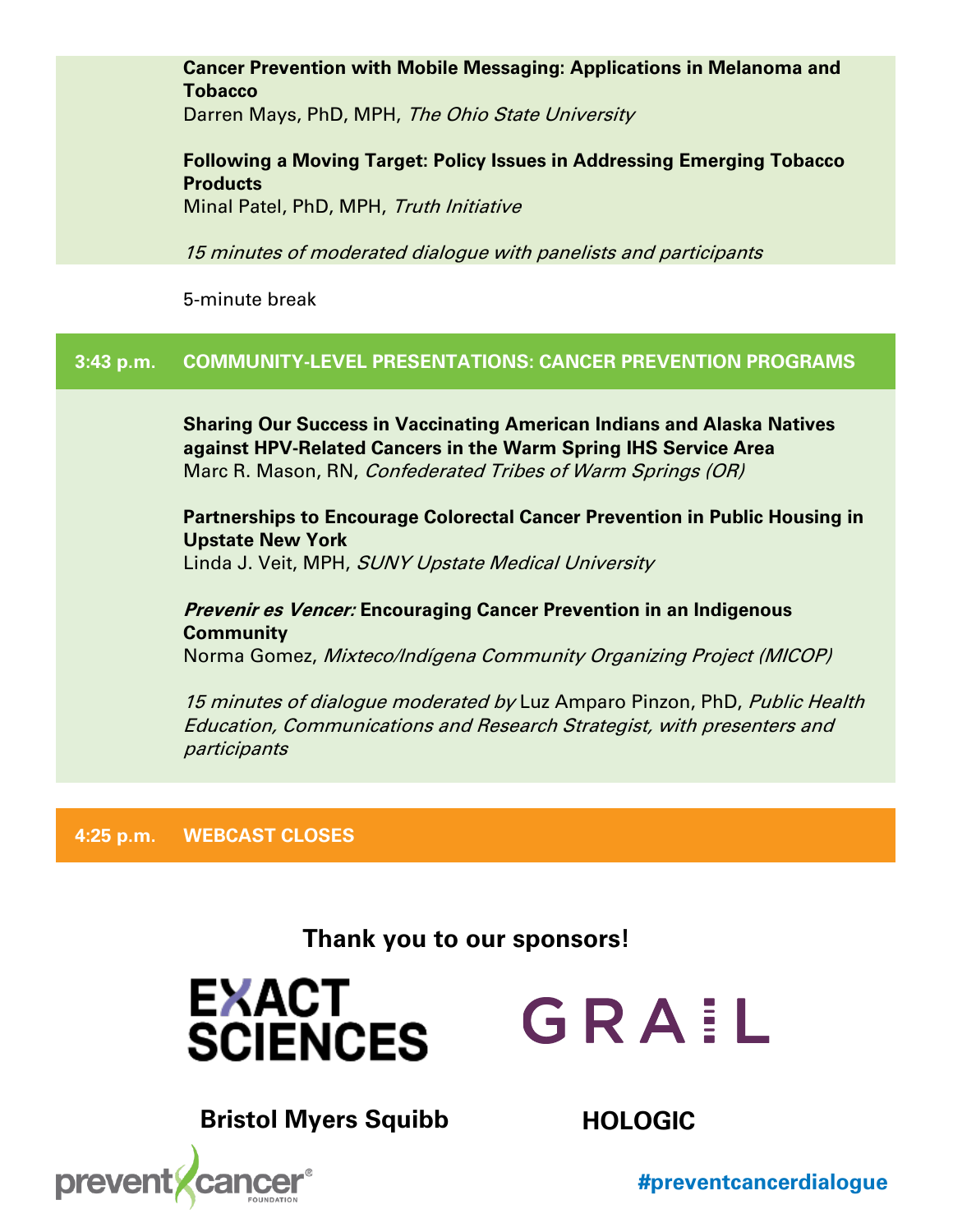

# **Webcast 2: Innovations in Early Detection of Cancer**

**May 5, 2021**

### **12:25 p.m. PRE-WEBCAST SOCIAL**

**12:30 p.m. WELCOME**

### **12:35 p.m. PANEL: INNOVATIONS IN CANCER SCREENING**

Moderator: Robert A. Smith, PhD, Center for Cancer Screening, the American Cancer Society

**Strategies for Cost-Effective Interventions for Cervical Cancer Screening in Low-Resource Areas**  Ophira Ginsburg, MD, MSc, FRCPC, New York University Langone Health

**Increasing Access to Lung Cancer Screening for American Indians in South Dakota**

Daniel Petereit, MD, FASTRO, *Cancer Care Institute at Monument Health (Rapid* City, South Dakota)

**Improving Follow-Up of Positive Stool-Based Tests with Timely Colonoscopies in Community Health Centers**

Gloria D. Coronado, PhD, *Center for Health Research, Kaiser Permanente* 

15 minutes of moderated dialogue with panelists and participants

5-minute break

 **2:00 p.m. IMPACT OF COVID-19 ON STATE AND LOCAL PUBLIC HEALTH EFFORTS IN CANCER SCREENING & PREVENTION**

> **Weathering the COVID Storm: Impact on National, State and Local Public Health Efforts Now and in the Future**

Marcus Plescia, MD, MPH, Medical Director, Association of State and Territorial Health Officials (ASTHO)

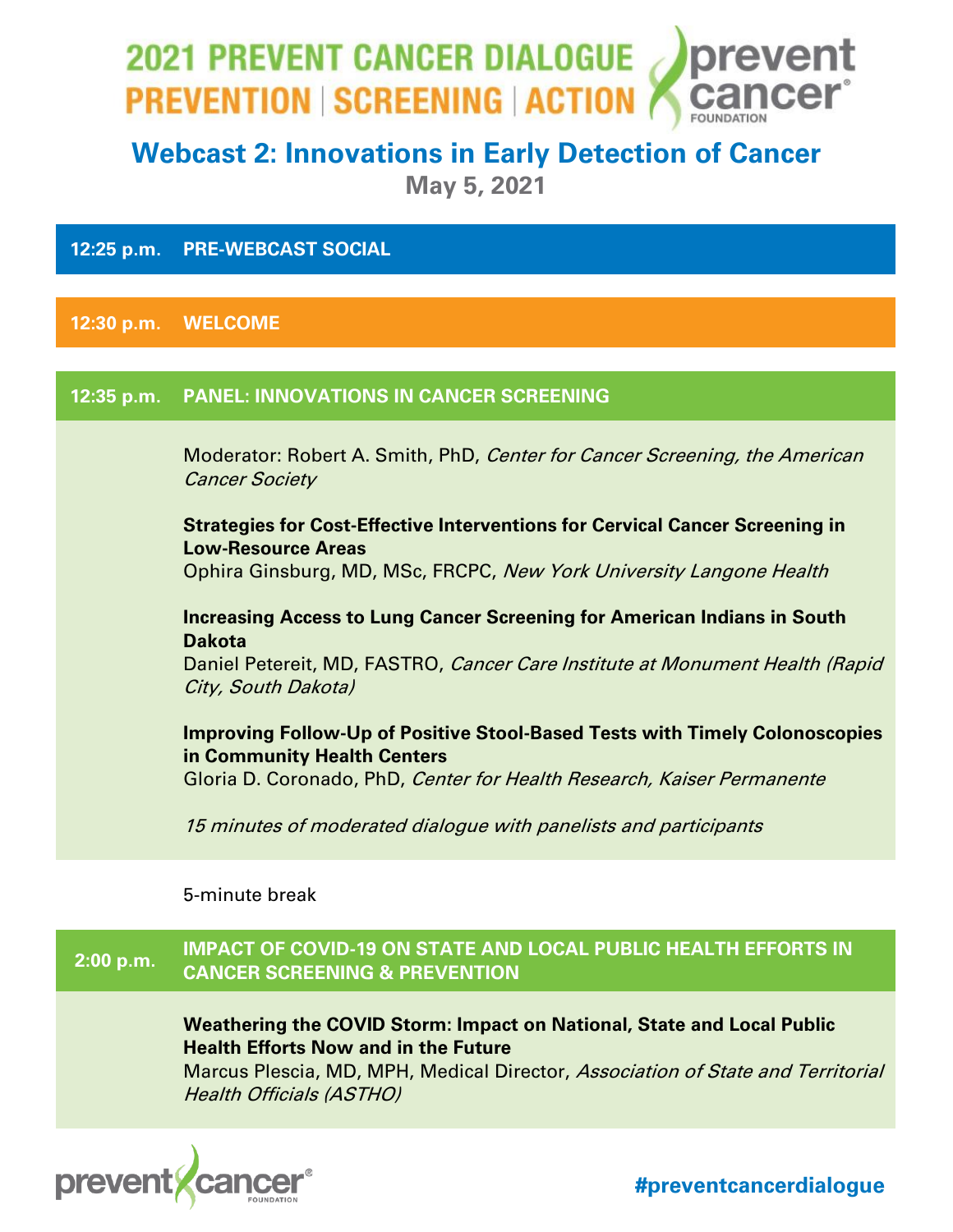10 minutes of dialogue moderated by Erin Matthews Thomas, MS, HSAS, Potomac Health Foundation, with Dr. Plescia and participants

3-minute break

### **Sponsored by GRAIL**

**2:40 p.m. MCED Technology & Improving Cancer Detection in the Population** Joshua Ofman, MD, Chief Medical Officer and Head of External Affairs

5-minute break

## **3:30 p.m. COMMUNITY-LEVEL PRESENTATIONS: CANCER SCREENING**

## **A Peer Response to Hepatitis C in Persons Who Inject Drugs in Rural Virginia and West Virginia**

Lawson Koeppel, MSW, Virginia Harm Reduction Coalition

**Using Technology to Achieve Timely Diagnostic Colonoscopy** Manasi Jayaprakash, MD, MPH, Center for Asian Health Equity, UChicago Medicine

### **Developing a State-Wide Shared Vision for Lung Cancer Screening in West Virginia**

Shelly Dusic, MA, West Virginia Breast and Cervical Cancer Screening Program, West Virginia University Cancer Institute

15 minutes of dialogue moderated by Elizabeth Westbrook, MCHES, Kentucky Cancer Program, with presenters and participants

## **4:15 p.m. WEBCAST CLOSES**

**Thank you to our sponsors!**





**Bristol Myers Squibb HOLOGIC**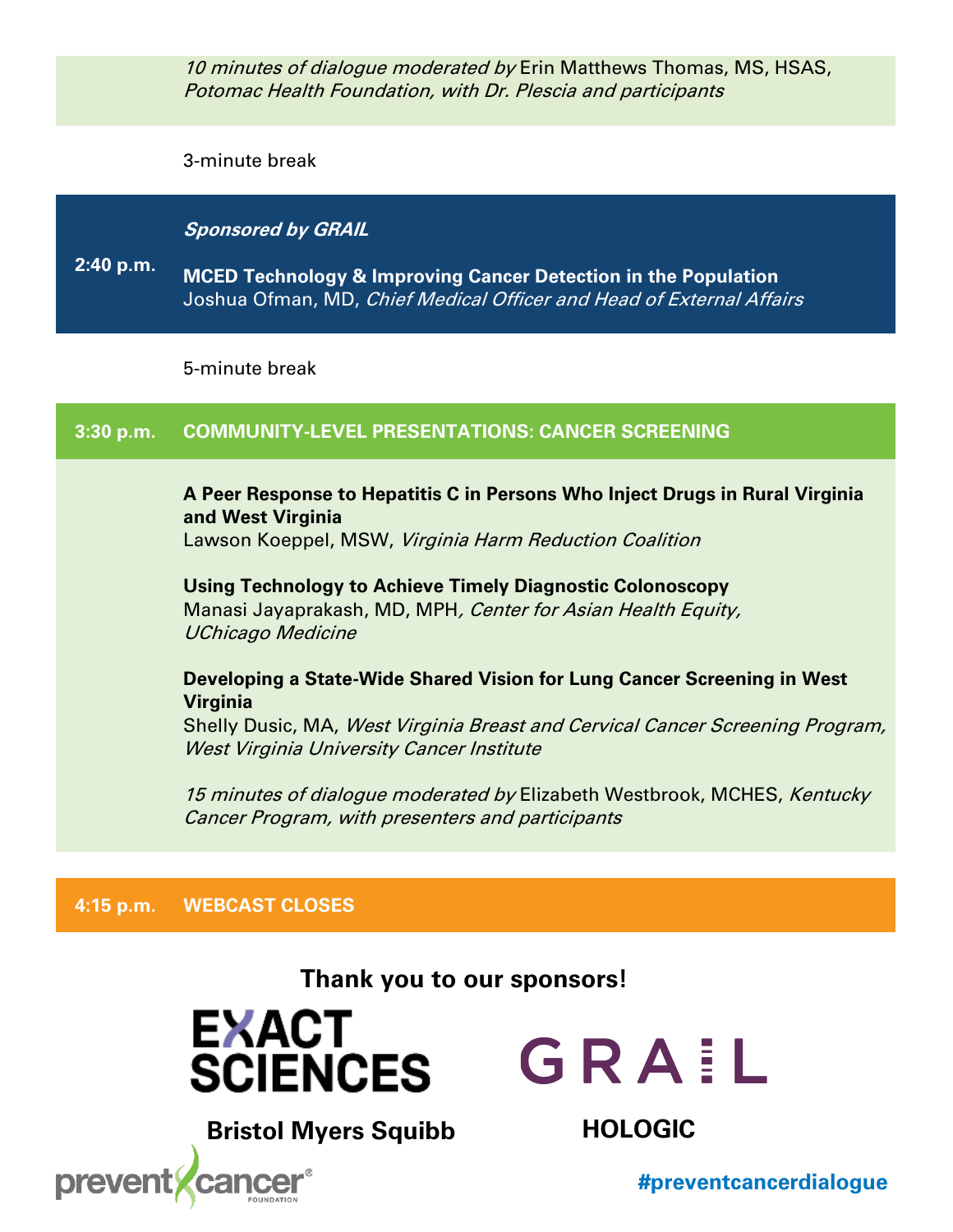# 2021 PREVENT CANCER DIALOGUE prevent **PREVENTION SCREENING ACTION**

## **Webcast 3: Progress and Challenges in Cancer Screening June 2, 2021**

**12:25 p.m. PRE-WEBCAST SOCIAL**

**12:30 p.m. WELCOME**

## **12:35 p.m. PANEL 1: GENETICS AND GENOMICS IN PUBLIC HEALTH**

Moderator: Lisa Schlager, Facing Our Risk of Cancer Empowered (FORCE)

**What You've Always Wanted to Know about Genetics and Genomics in Cancer Prevention and Early Detection**

Heather Hampel, MS, CGC, The Ohio State University

**How Does Lung Cancer Develop in Never-Smokers? Looking for Answers in Genomic Sequencing** Alice Berger, PhD, Fred Hutchinson Cancer Research Center

**Evidence that Sharing Genetic Test Results with People at High Risk of Melanoma Motivates Behavior Change**

Sancy Leachman, MD, PhD, Oregon Health and Sciences University, and Lisa Aspinwall, PhD, Cancer Control and Population Sciences Huntsman Cancer **Institute** 

15 minutes of moderated dialogue with panelists and participants

5-minute break

**2:05 p.m. Sponsored by Exact Sciences SPONSOR PRESENTATION** 

5-minute break